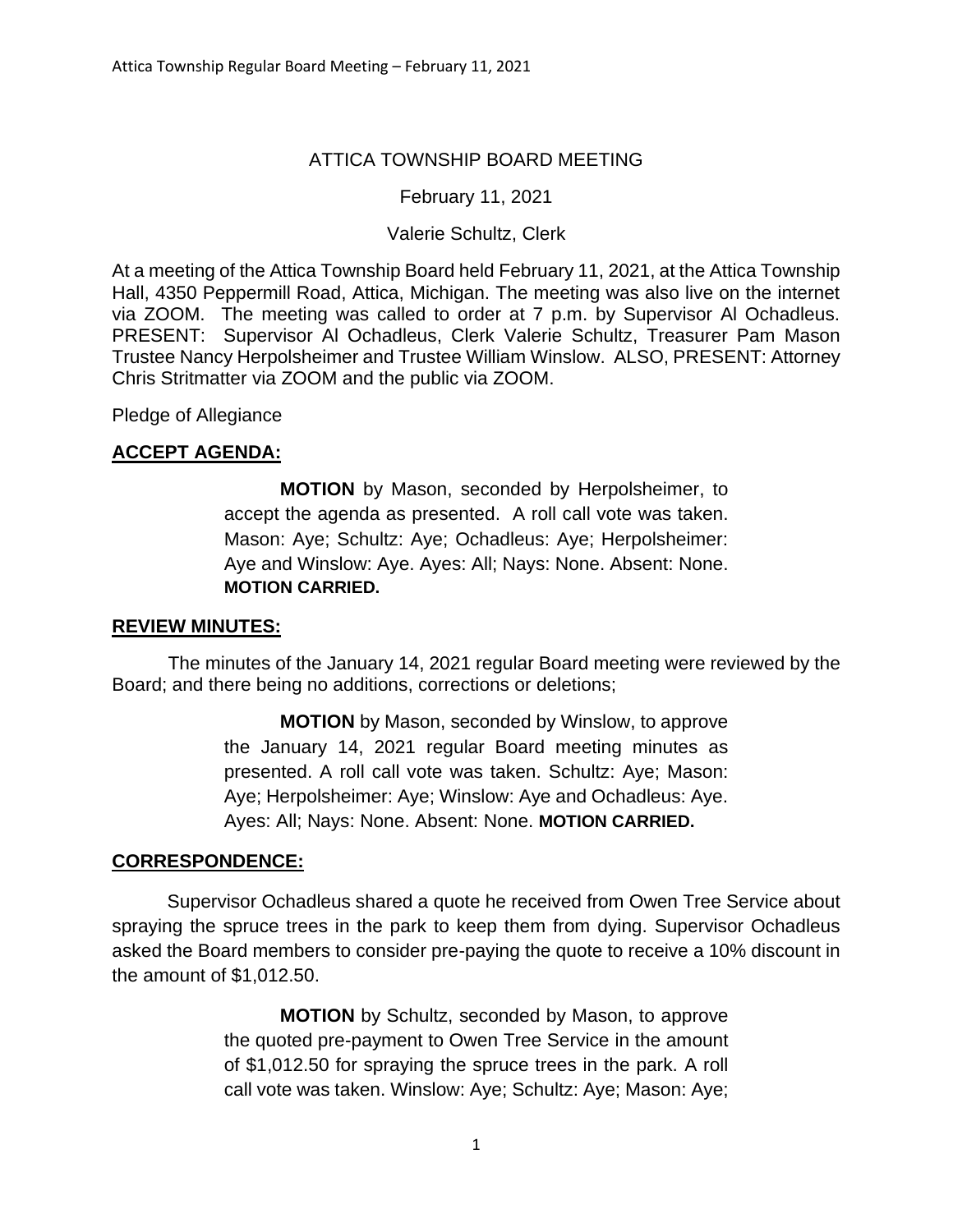Ochadleus: Aye and Herpolsheimer: Aye. Ayes: All; Nays: None. Absent: None. **MOTION CARRIED.**

**TREASURER'S REPORT:** Treasurer Mason gave the following Treasurer's Report: General Fund Beginning Balance of \$204,449.67 receipts of \$234,350.21; interest of \$25.51; Distributions of \$64,665.52 for a New Balance of \$374,159.87; General Fund CDARS savings account has \$204,572.86; General Fund ICS has \$343,708.76; Public Safety has \$95,426.43; Public Safety ICS has \$5,061.63; Fire Millage has \$70,325.92; Fire Millage CDARS savings account has \$51,143.40; Fire Millage ICS has \$1,053.68; Fire Escrow has \$2,691.14; Fire Escrow ICS has \$41.52; Deposited Escrow has \$25,067.59.

> **MOTION** by Winslow, seconded by Schultz, to approve the Treasurer's Report as PRESENTED. A roll call vote was taken. Mason: Aye; Schultz: Aye; Winslow: Aye; Ochadleus: Aye and Herpolsheimer: Aye. Ayes: All; Nays: None. Absent: None. **MOTION CARRIED.**

# **POLICE REPORT:**

Supervisor Ochadleus gave the following police report: there were 97 calls received in the month of December with 59 of the calls handled by the Township police.

# **PUBLIC TIME:** None.

# **OLD BUSINESS:** None

# **NEW BUSINESS:**

**1. Adopt a resolution to allow for poverty exemptions granted for 2019 or 2020 to carry forward for 3 years:**

**MOTION** by Schultz, seconded by Mason, that the Attica Township Board adopts a resolution that allows a poverty exemption granted in 2019 or 2020 to carry forward to 2021, 2022 and 2023 for those persons who receive a fixed income solely from public assistance that is not subject to significant annual increases (Federal Supplemental Security disability or retirement benefits). Also, any new exemptions in 2021, 2022 and 2023 to remain exempt for up to three years for persons receiving a fixed income. (MCL211.7u(6)). A roll call vote was taken. Ochadleus: Aye; Herpolsheimer: Aye; Winslow: Aye; Schultz: Aye and Mason: Aye. Ayes: All; Nays: None. Absent: None. **MOTION CARRIED.**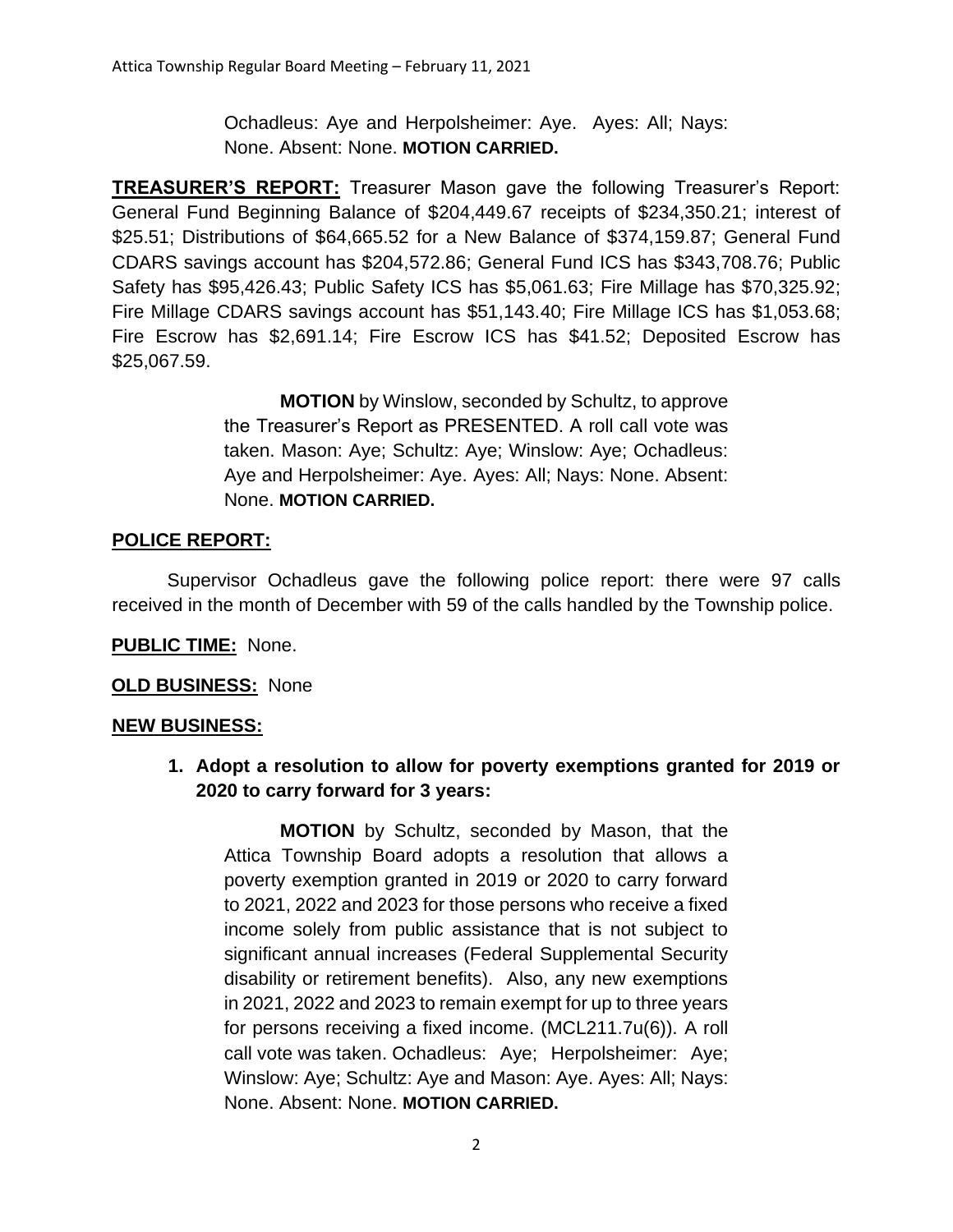#### **2. Proposed Cyber Insurance:**

The Board determined the information provided by Brown and Brown Insurance Company wasn't sufficient to make a decision on purchasing cyber insurance at this time.

#### **COMMITTEE REPORTS:**

- 1. FIRE: The Attica Fire Department has been awarded a FEMA grant in the amount of \$98,571.43 to purchase suits and air qpacks for the firefighters.
- 2. PARK: None.
- 3. PLANNING COMMISSION: Supervisor Ochadleus reported:
	- a. The Planning Commission meeting is February 25<sup>th</sup>, 2021.
	- b. Attorney Stritmatter and Planner Habben are working on the Medical Marijuana ordinance.
- 4. ATTORNEY REPORT: None
- 5. AMBULANCE: None
- 6. COMMISSIONER'S REPORT: None
- 7. Board: Trustee Winslow asked what the status is of the Medical Marijuana ordinance. Supervisor Ochadleus informed him he was meeting with the Township attorney to finalize the ordinance to present at the February 25, 2021 Planning Commission meeting.
- 8. Public Time: None.

# **REVIEWING AND PAYING BILLS:**

The bills were reviewed by the Board for the General Fund for the amount of \$72,269.88 (check #22076 through check #22135); the Public Safety fund for \$20,918.99 (check #1276); the Fire Fund for the amount of \$30,990.17 (check #5886 through check #5919). For a total of \$124,179.04. There being no further questions:

> **MOTION** by Mason, seconded by Herpolsheimer, to approve the bills as presented in the amount of \$124,179.04. A roll call vote was taken. Winslow: Aye; Ochadleus: Aye; Mason: Aye; Herpolsheimer: Aye and Schultz: Aye. Ayes: All; Nays: None. Absent: None. **MOTION CARRIED.**